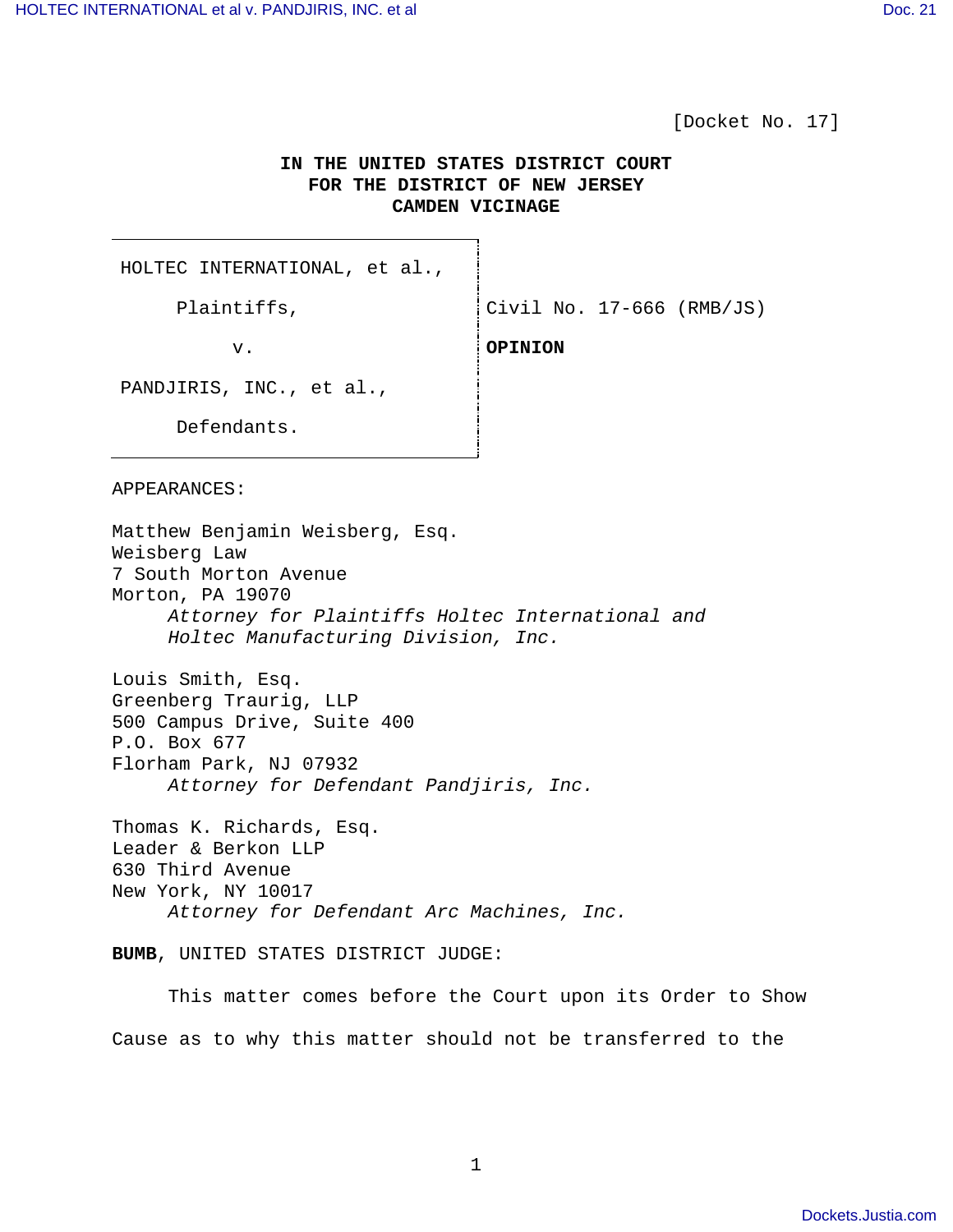United States District Court for the Western District of Pennsylvania [Docket No. 17].

 On January 20, 2017, Plaintiffs Holtec International and Holtec Manufacturing Division, Inc. ("Plaintiffs" or "Holtec") filed the instant action against Defendants Pandjiris, Inc. ("Pandjiris") and Arc Machines, Inc. ("AMI" and, together with Pandjiris, the "Defendants") [Docket No. 1]. Subsequently, Defendants submitted pre-motion letters, in accordance with this Court's Individual Rules and Procedures, in which Defendants set forth their intentions to file motions to dismiss on the basis of lack of personal jurisdiction, improper venue, and an arbitration clause [Docket Nos. 14, 15]. In light of Plaintiffs' allegations and Defendants' representations in their respective letters to the Court, on March 20, 2017, the Court gave the parties notice and issued an Order to Show Cause, directing the parties to address, inter alia, whether this action should be transferred to the United States District Court for the Western District of Pennsylvania pursuant to 28 U.S.C. § 1404(a) [Docket No. 17]. The Court has reviewed the parties' responses to the Order to Show Cause and notes that Defendants do not oppose transfer to the Western District of Pennsylvania [Docket Nos. 19, 20]. Plaintiffs' submission is not responsive to the question of transfer [Docket No. 18]. For the reasons set forth herein, the Court will transfer this action.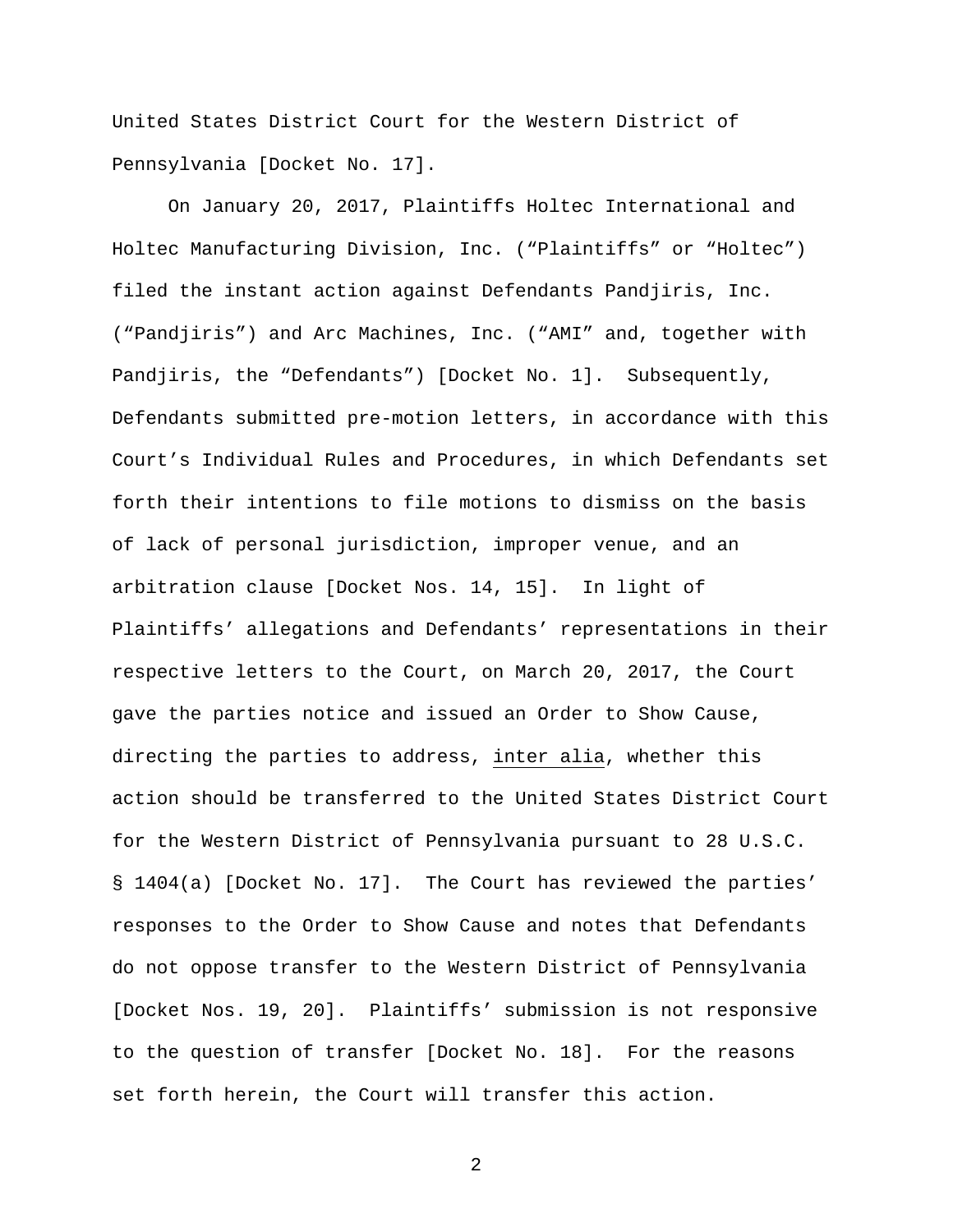#### **I. BACKGROUND**

Plaintiffs Holtec International and Holtec Manufacturing Division, Inc., New Jersey and Pennsylvania citizens respectively, brought this action against Defendant Pandjiris, a Missouri citizen, and Defendant AMI, a California citizen, setting forth three counts: "Breach of Contract/Quasi-Contact/ Unjust Enrichment/Promissory Estoppel" (Count I); Third-Party Beneficiary (Count II); and "U.C.C." (Count III).

Around June 2012, Plaintiffs purchased two welding manipulators from Pandjiris for approximately \$709,260.00, which were to be installed at Holtec's manufacturing facility in Turtle Creek, Pennsylvania. Compl. ¶ 8 [Docket No. 1]. The terms of the purchase included a warranty that the manipulators would be free from defects for a period of 12 months or 2,000 hours of operation. Compl. ¶ 10. Thereafter, Pandjiris ordered the equipment through a subcontractor, AMI. Compl. ¶ 11.

Around January 2013, Pandjiris shipped the manipulators to Holtec's Turtle Creek facility, where they were installed. Plaintiffs allege that Defendants supervised "the installation and provided technical assistance." Compl. ¶ 12. According to the Complaint, "Holtec experienced continuous problems with the welding manipulators causing months of delays – and severe financial cost to Holtec." Compl. ¶ 13. Plaintiffs claim that Defendants were unable to properly identify or fix the problems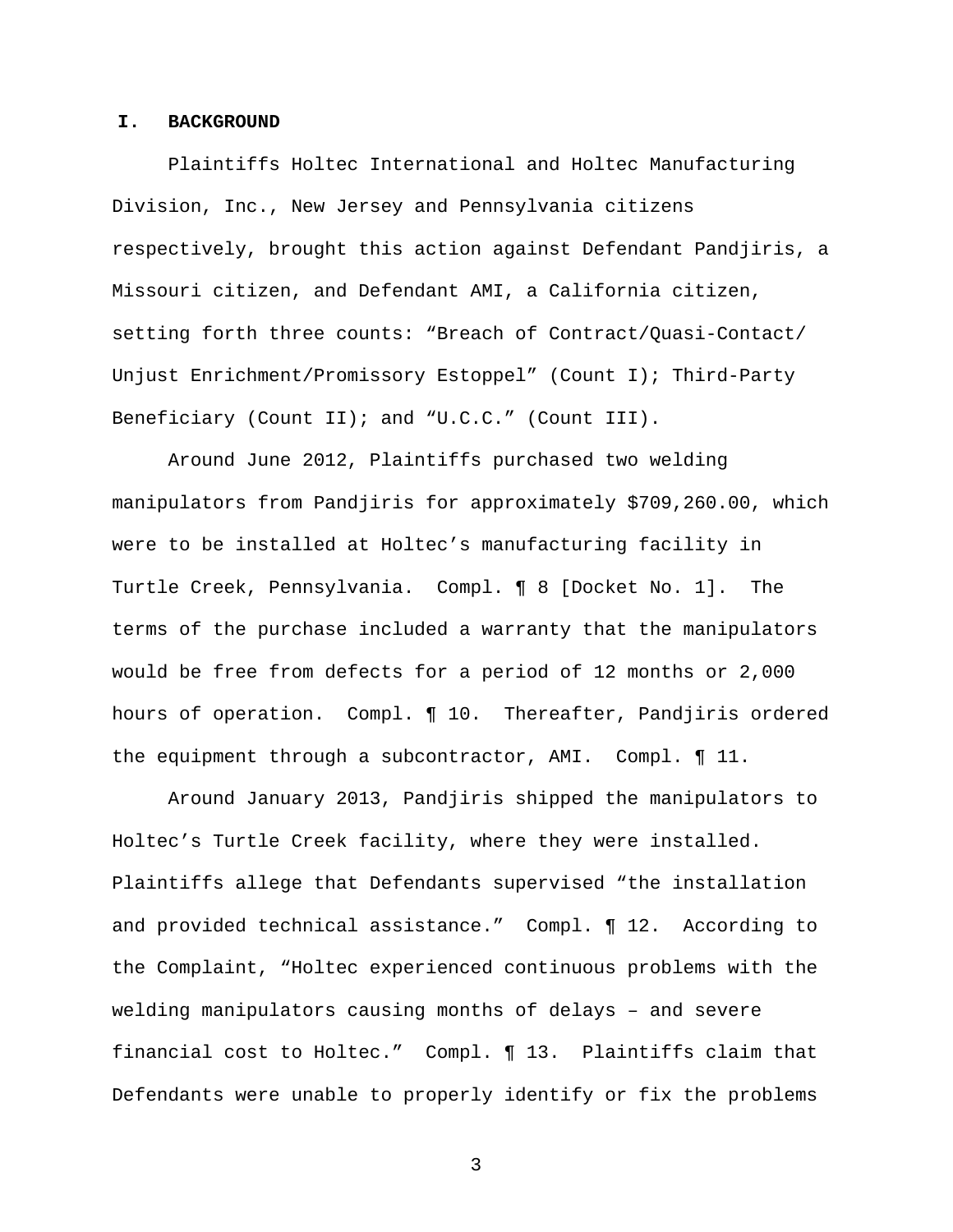with the equipment. Compl. ¶ 16. The Complaint alleges that AMI sent Holtec a price quote for the repairs "because AMI contended the damage was no longer under warranty" and that Holtec then demanded a refund on the purchase price of the manipulators. Compl. ¶¶ 18-19. After failed discussions with Defendants, Plaintiffs filed the instant action seeking to recover for damages allegedly caused by Defendants' failure to refund and/or repair the manipulators, "including the purchase price of about \$709,260.00 for the manipulators which never operated properly, approximately \$120,000 in labor expenses, loss of production, and about \$780,000 to replace the faulty equipment." Compl. ¶ 24 (emphasis in original).

## **II. LEGAL ANALYSIS**

Section 1404(a) of Title 28 of the United States Code provides that: "For the convenience of parties and witnesses, in the interest of justice, a district court may transfer any civil action to any other district or division where it might have been brought." The parties do not appear to genuinely dispute that this action could have been filed in the Western District of Pennsylvania, where the operative facts underlying the claims occurred, where the equipment in question is located, where the contracts at issue were performed, and where Plaintiffs have a manufacturing facility.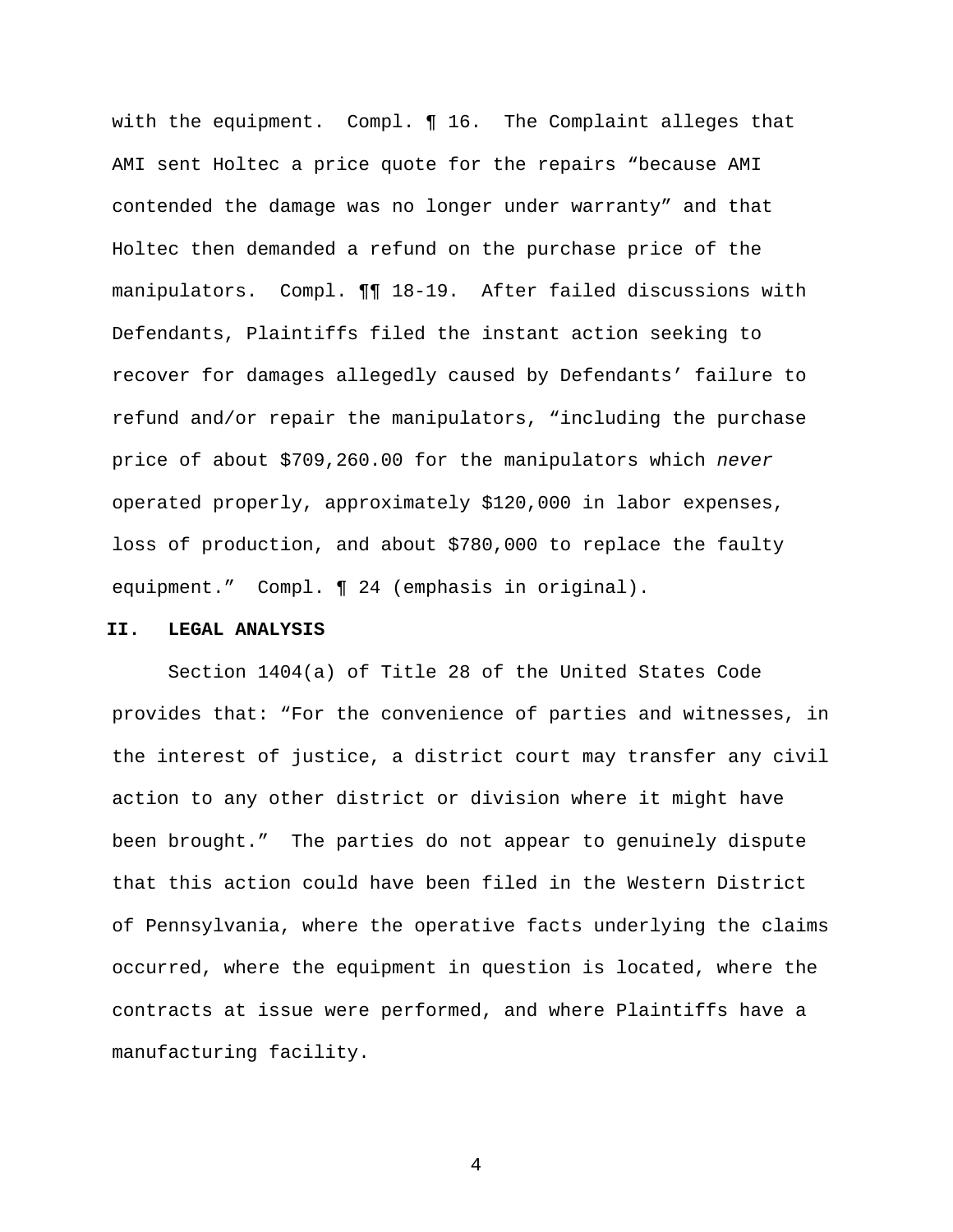"If the proposed alternative forum is appropriate," as it is here, "it is then within the Court's discretion to transfer the action." Taylor v. Global Credit & Collection Corp., 2010 WL 2521758, at \*1 (D.N.J. June 14, 2010) (citing Jumara v. State Farm Ins. Co., 55 F.3d 873, 883 (3d Cir. 1995)). Indeed, "Section 1404(a) is intended to place discretion in the district court to adjudicate motions for transfer according to an 'individualized, case-by-case consideration of convenience and fairness.'" Stewart Org., Inc. v. Ricoh Corp., 487 U.S. 22, 29 (1988) (quoting Van Dusen v. Barrack, 376 U.S. 612, 622 (1964)). "A determination that transfer to another jurisdiction is appropriate represents an 'exercise . . . of structured discretion by trial judges appraising the practical inconveniences posed to the litigants and the court should a particular action be litigated in one forum rather than another.'" Lawrence v. Xerox Corp., 56 F. Supp. 2d 442, 450 (D.N.J. 1999) (quoting Ricoh Co. v. Honeywell, Inc., 817 F. Supp. 473, 479 (D.N.J. 1993) (quoting Liny v. E.I. Du Pont de Nemours & Co., 886 F.2d 628, 632 (3d Cir. 1989))). Thus, the district court "is vested with a large discretion" to determine when transfer should be ordered "for the convenience of parties and witnesses, in the interest of justice," pursuant to Section 1404(a). Solomon v. Continental Am. Life Ins. Co., 472 F.2d 1043, 1045 (3d Cir. 1973).

 $\sim$  5  $\sim$  5  $\sim$  5  $\sim$  5  $\sim$  5  $\sim$  5  $\sim$  5  $\sim$  5  $\sim$  5  $\sim$  5  $\sim$  5  $\sim$  5  $\sim$  5  $\sim$  5  $\sim$  5  $\sim$  5  $\sim$  5  $\sim$  5  $\sim$  5  $\sim$  5  $\sim$  5  $\sim$  5  $\sim$  5  $\sim$  5  $\sim$  5  $\sim$  5  $\sim$  5  $\sim$  5  $\sim$  5  $\sim$  5  $\sim$  5  $\sim$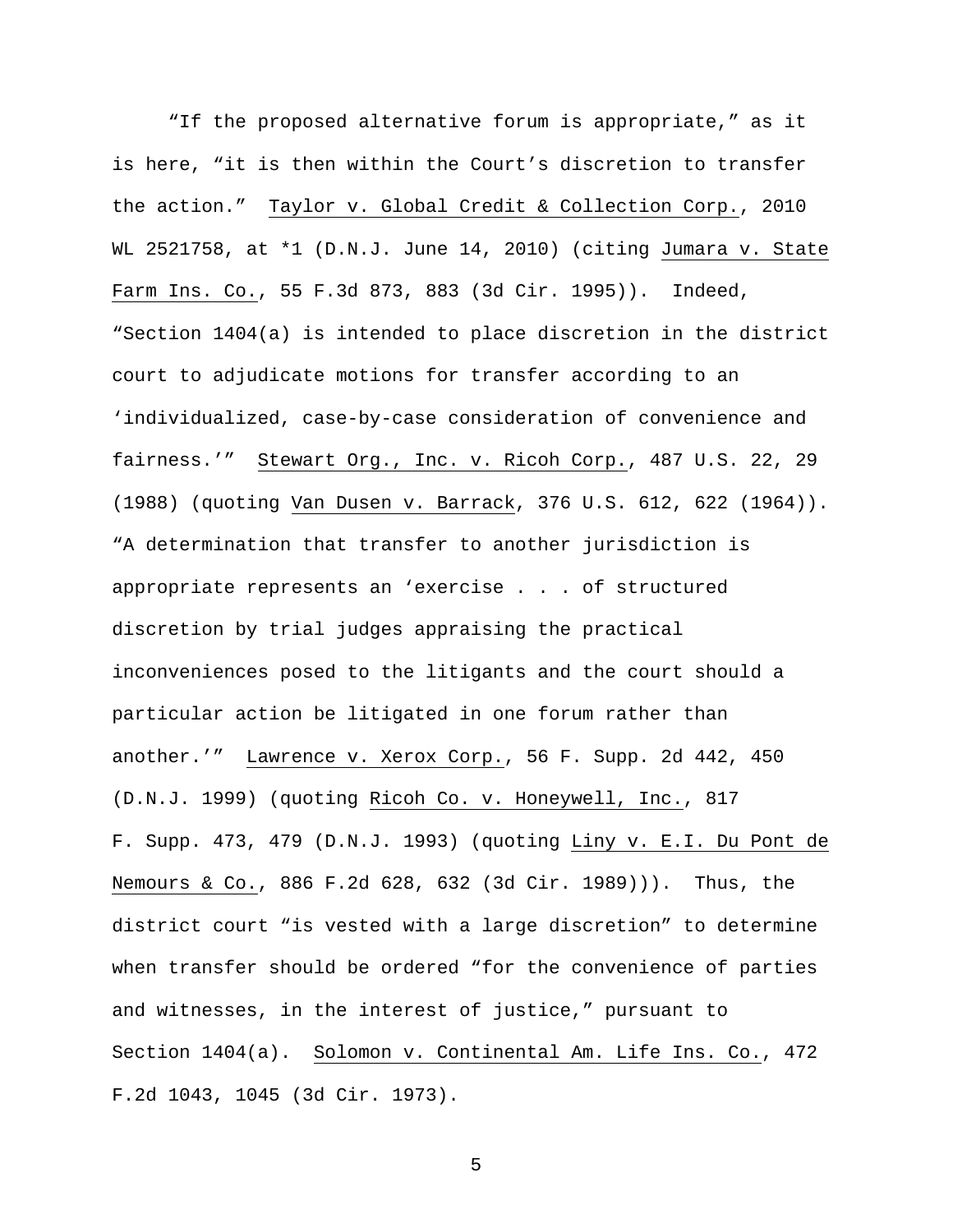In deciding whether to transfer an action under Section 1404(a), courts in the Third Circuit consider both private and public interests, as delineated in Jumara v. State Farm Insurance, 55 F.3d 873, 880 (3d Cir. 1995). The private interest factors include:

1) the plaintiff's forum preference; 2) the defendant's forum preference; 3) where the claim arose; 4) the convenience of the parties as indicated by their relative physical and financial condition; 5) the convenience of the witnesses, but only to the extent they may be unavailable for trial in one of the fora; and 6) the location of books and records (similarly to the extent that they could not be produced in the alternative forum).

Id. at 879 (internal citations omitted).

Additionally, the relevant public interest factors include:

1) the enforceability of the judgment; 2) practical considerations that could make the trial easy, expeditious, or inexpensive; 3) the relative administrative difficulty in the two fora resulting from court congestion; 4) the local interest in deciding local controversies at home; 5) the public policies of the fora; and 6) the familiarity of the trial judge with the applicable state law in diversity cases.

Id. at 879-80. The Court addresses these factors below.

#### **A. Private Interest Factors**

With regard to the private interest factors, it is clear that Plaintiffs prefer New Jersey. Defendants, on the other hand, do not oppose transfer to Pennsylvania. Defendants do, however, vehemently oppose Plaintiffs' selected forum and argue that this Court does not have personal jurisdiction over them.

 $\overline{6}$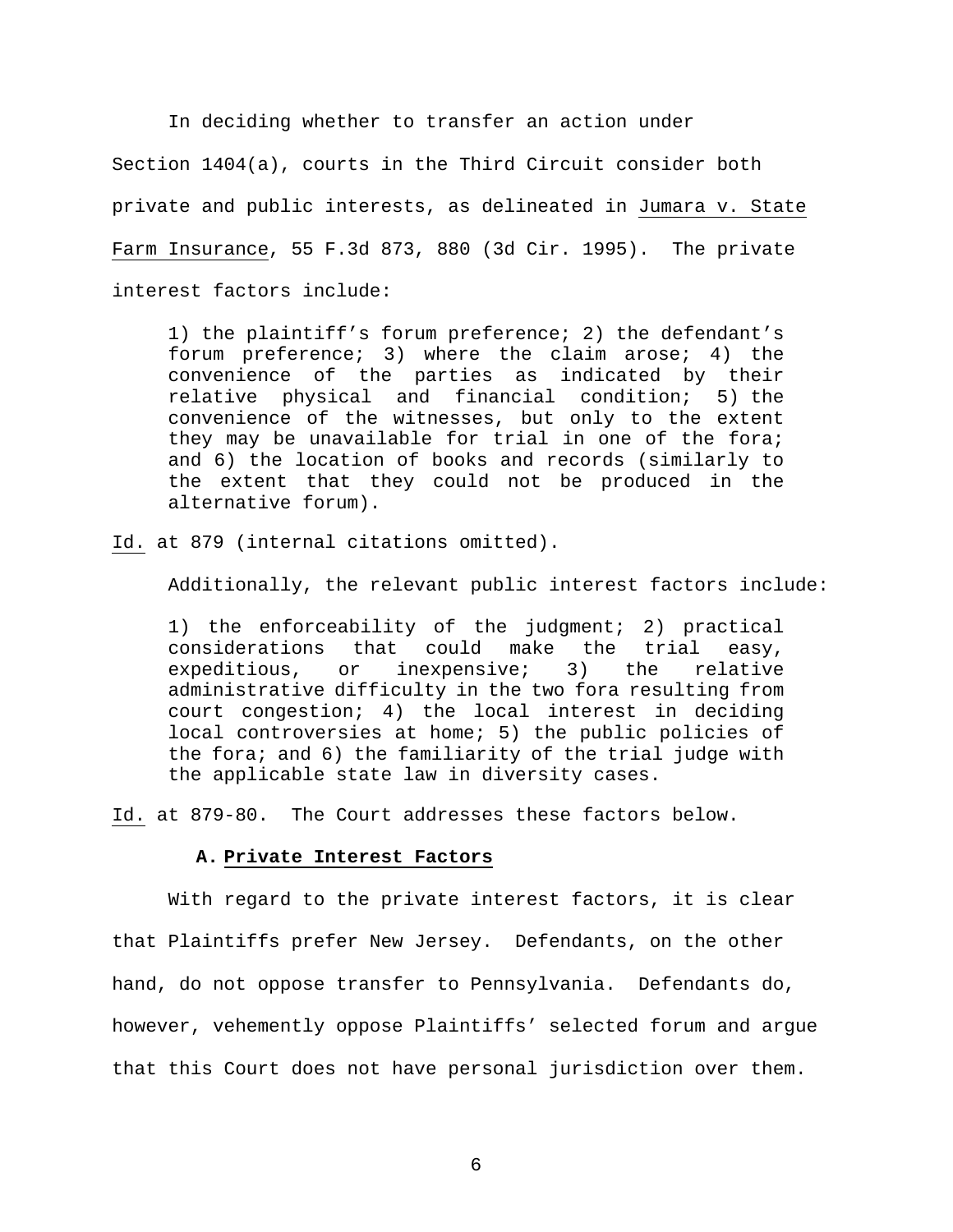Generally, a plaintiff's choice of forum is "a paramount consideration" to transfer determinations, Shutte v. Armco Steel Corp., 431 F.2d 22, 25 (3d Cir. 1970), and "should not be lightly disturbed." Jumara, 55 F.3d at 879. Here, however, Plaintiffs' choice of forum warrants less deference because most, if not all, of the operative facts occurred in Pennsylvania, not in New Jersey, as discussed below. See, e.g., Goldstein v. MGM Grand Hotel & Casino, 2015 WL 9918414, at \*2 (D.N.J. Nov. 5, 2015) ("the plaintiff's choice of forum is discounted significantly where 'the case has little connection with the chosen forum,' and the nucleus of operative facts occurred elsewhere.") (quoting Job Haines Home for the Aged v. Young, 936 F. Supp. 223, 227-28 (D.N.J. 1996)); Newcomb v. Daniels, Saltz, Mongeluzzi & Barrett, Ltd., 847 F. Supp. 1244, 1246 (D.N.J. 1994) ("courts assign the plaintiff's choice of forum significant weight unless the case has little connection with the chosen forum.") (citing Shutte, 431 F.2d at 25); Am. Tel. & Tel. Co. v. MCI Commc'ns Corp., 736 F. Supp. 1294, 1306 (D.N.J. 1990) ("Where the operative facts of a lawsuit occur outside the forum selected by the plaintiff, that choice is entitled to less deference.") (internal citations omitted).

The parties do not dispute that Plaintiffs' claims arose in Pennsylvania. Indeed, Plaintiffs' Complaint alleges that Plaintiff Holtec Manufacturing Division, Inc. is a Pennsylvania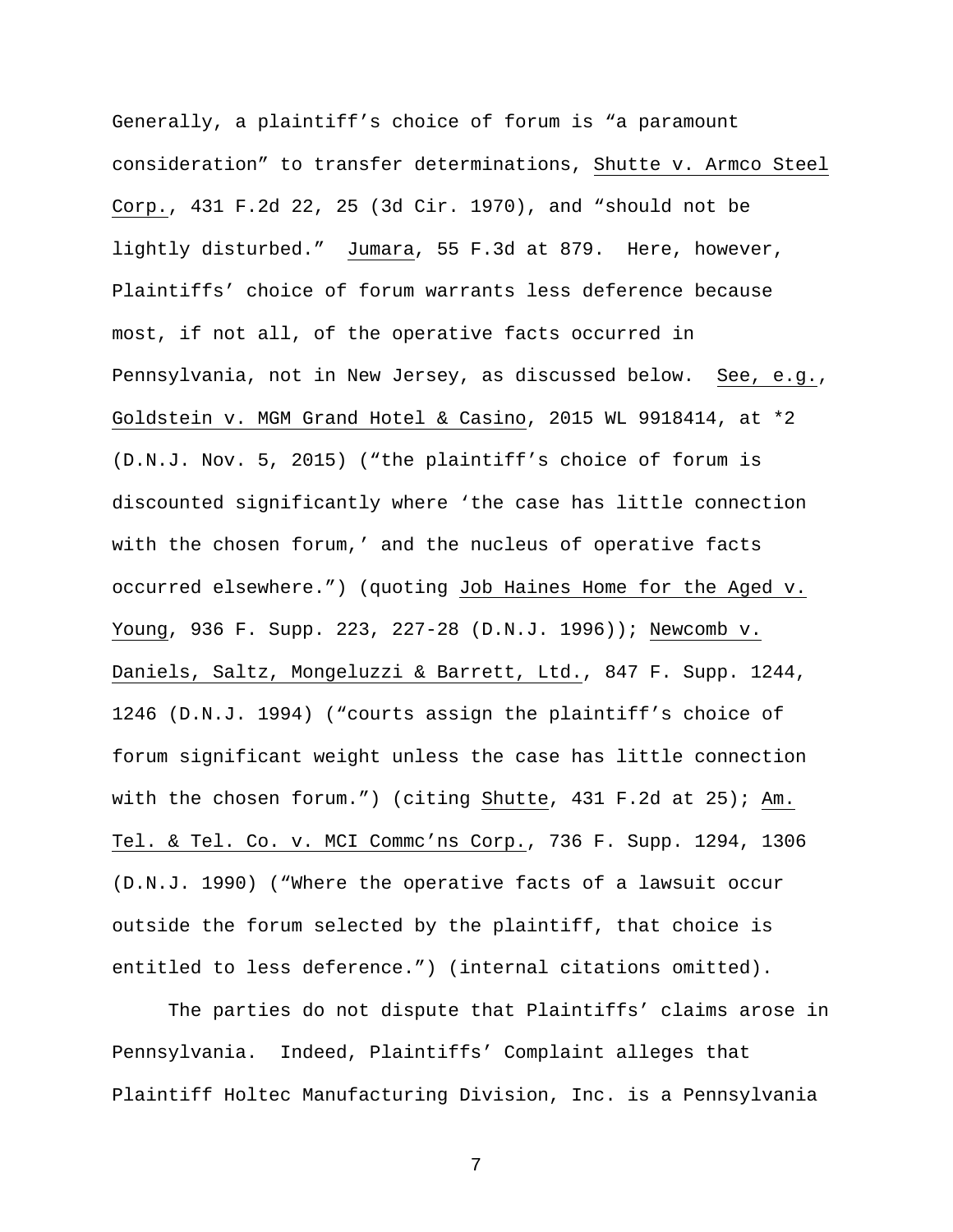corporation with its principal place of business in Turtle Creek, Pennsylvania, located near Pittsburgh, Pennsylvania. Compl. ¶ 2. The Complaint also states that the operative facts giving rise to Plaintiffs' claims occurred in Turtle Creek, Pennsylvania. For example, the manipulators subject to the parties' contract were shipped to and installed by Defendants in Holtec's facility in Turtle Creek. Compl. ¶¶ 9, 12. The various service repair trips also took place at Holtec's Turtle Creek facility in Pennsylvania. Compl. ¶¶ 15-20.

Moreover, Plaintiffs do not genuinely dispute that their claims arose in Pennsylvania, not New Jersey. Rather, Plaintiffs sole basis for jurisdiction in this District is a tortured and, in this Court's view, incorrect interpretation of the forum selection clause in Holtec's Terms and Conditions. See Pls. Pre-Motion Letter [Docket No. 16]; Pls. OSC Resp. [Docket No. 18]; Holtec Terms and Conditions ¶ 38 [Docket No.  $1-3$ ].<sup>1</sup> The Court has reviewed the Complaint, the parties'

<sup>1</sup> Paragraph 38 of Holtec's Terms and Conditions states:

APPLICABLE LAW: The AGREEMENT shall be governed by, and construed and enforced in accordance with, the laws of the State of New Jersey. Any legal claim, suit, proceeding, or action **brought against the BUYER** [defined by the Terms and Conditions as "HOLTEC INTERNATIONAL"] arising out of, connected with, or related to this AGREEMENT shall be brought in the Superior Court of New Jersey, Burlington County Vicinage, or in the United States District Court for the District of New Jersey (if the action is brought in federal court), which courts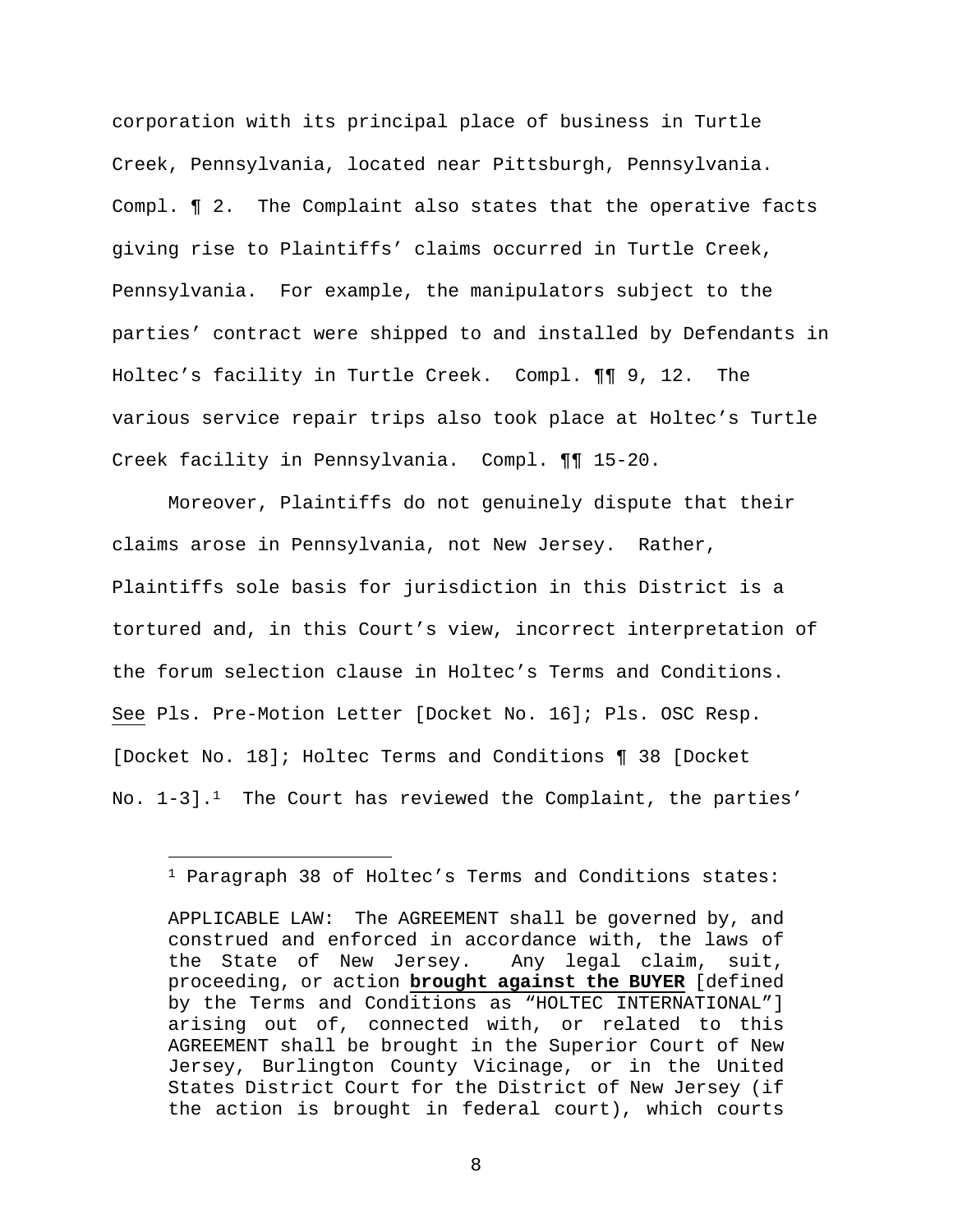submissions, and the relevant documents in the record, including Holtec's Terms and Conditions, and finds that this factor--where the events and claims occurred--weighs strongly in favor of transfer.

The convenience of the parties is neutral. Defendants may have to travel substantial distances regardless of whether this case remains in this District or is transferred to the Western District of Pennsylvania, as Pandjiris is a Missouri corporation with its principal place of business in Missouri and AMI is a California corporation with its principal place of business in California. Compl. ¶¶ 3-4. Significantly, transfer to the Western District of Pennsylvania should not inconvenience Plaintiffs as Plaintiff Holtec Manufacturing Division, Inc. is a Pennsylvania corporation with its principal place of business in Turtle Creek, Pennsylvania. Compl. ¶ 2. Accordingly, the Court finds that the two Districts are equally convenient for the parties.

are intended to be the exclusive forums for the resolution of **any such action against BUYER**. Both parties consent to the personal jurisdiction of the courts of the State of New Jersey and agree to waive the right to trial by jury.

Compl. Ex. B ¶ 38 [Docket No. 1-3] (emphasis added). Plaintiffs urge the Court to read the first and third sentences of this clause in isolation and without reference to the remainder of the clause which clearly limits the provision to actions brought against Holtec, not actions, such as this one, initiated by Holtec. The Court will not do so.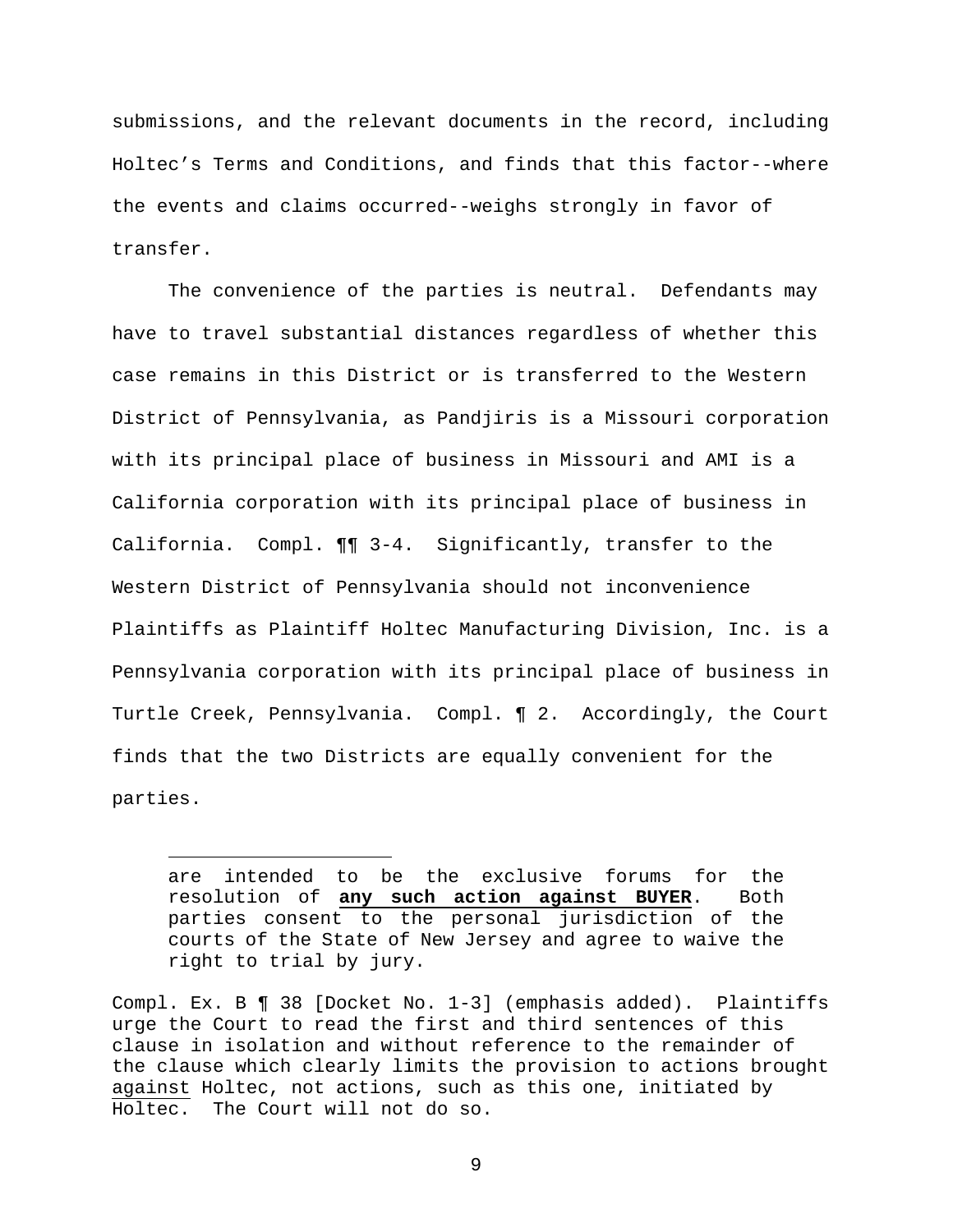The parties have not identified any witnesses that would be unavailable for trial in either New Jersey or Pennsylvania. Additionally, the parties have not identified any books and records that would be relevant to the prosecution of this action and they have not argued that any such document would be unavailable in either District. The Court notes, however, that the equipment which is the subject of the parties' dispute is located at Holtec's Turtle Creek facility in Pennsylvania. As a result, this factor weighs in favor of transfer to Pennsylvania.

# **B. Public Interest Factors**

As to the public interest factors, the Court first considers the enforceability of any judgment against Defendants. A judgment against Defendants would likely be routine in Pennsylvania, where Defendants allegedly performed the contracts at issue and where the equipment in question is located. A judgment against Defendants in this District, however, may prove more difficult to enforce given that Defendants have vigorously contended that they are not subject to personal jurisdiction in New Jersey. Without making any findings, having reviewed the allegations in the Complaint, the Court observes that the United States District Court for the Western District of Pennsylvania likely has personal jurisdiction over Defendants. Accordingly, this factor weighs somewhat in favor of transfer.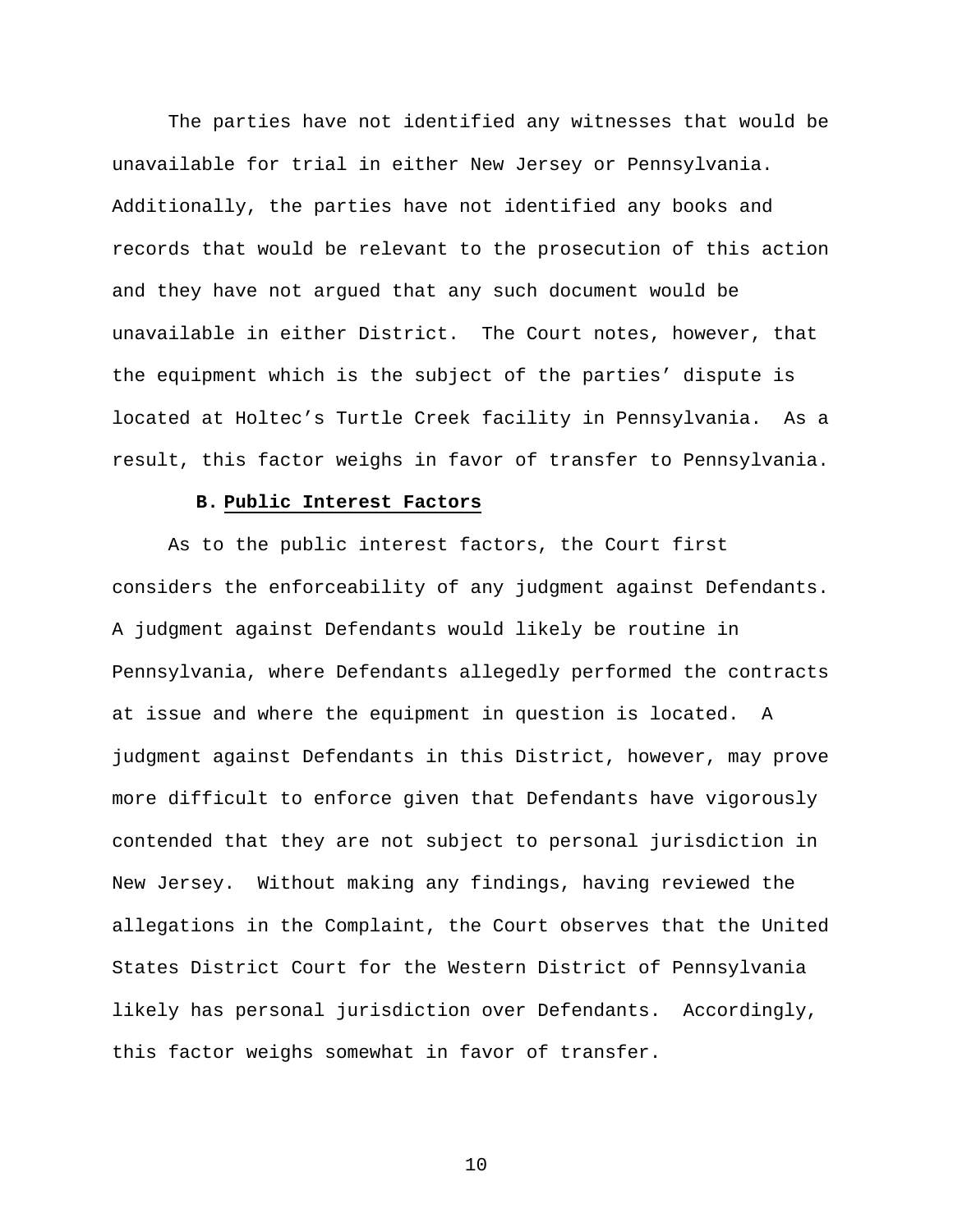In addition, the practical considerations weigh in favor of transfer. Defendants have contested the issue of personal jurisdiction and proper venue before this Court and intend to file motions to dismiss in the event the Court does not transfer the case to the Western District of Pennsylvania. While Defendants may still file motions to dismiss in the Western District of Pennsylvania, the issues raised would certainly by streamlined by transfer. For example, Defendants' concerns regarding improper venue would be resolved upon transfer to the Western District of Pennsylvania. See 28 U.S.C. § 1391(b)(2) ("A civil action may be brought in . . . a judicial district in which a substantial part of the events or omissions giving rise to the claim occurred, or a substantial part of property that is the subject of the action is situated."). Accordingly, as the case will be able to proceed more expeditiously if it is transferred, this factor weighs in favor of transfer to the Western District of Pennsylvania.

The parties have not submitted any statistics or made any arguments regarding the relative administrative difficulty in the two fora resulting from court congestion. While this Court is available to afford the parties their day in court as expeditiously as possible, the Court nonetheless notes that, according to the Federal Court Management Statistics Profile for the District of New Jersey, the median time from filing to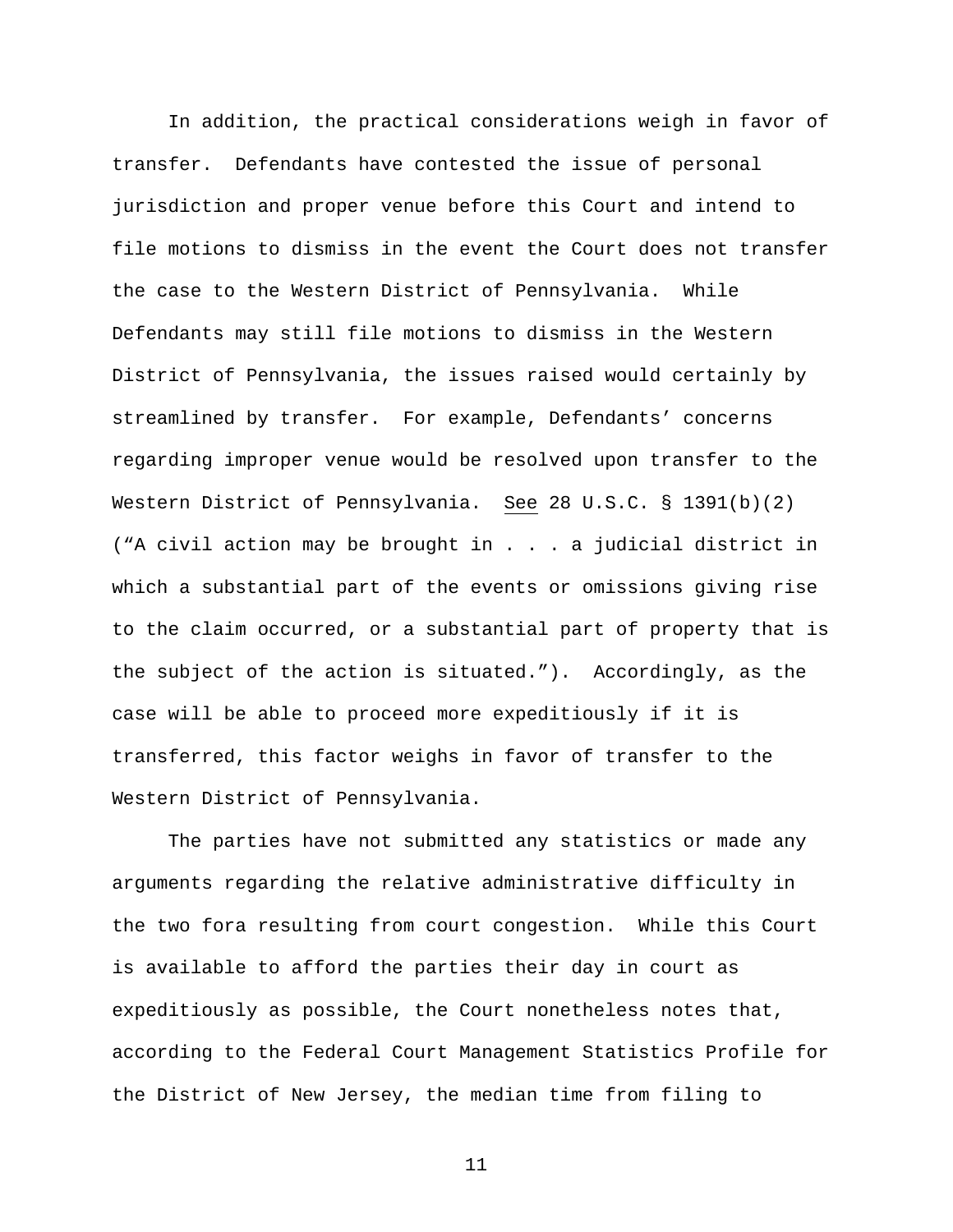disposition of civil matters is 8.0 months and the median time from filing to trial in civil matters is 38.8 months, as of December 31, 2016.<sup>2</sup> According to the same source, in the Western District of Pennsylvania, the median time from filing to disposition of civil matters is 6.3 months and the median time from filing to trial in civil matters is 33.3 months, as of December 31, 2016. Thus, this factor weighs in favor of transfer to the Western District of Pennsylvania.

The Court also considers the local interest in deciding local controversies at home. The only connection this matter has to this District is that one of the Plaintiffs is a New Jersey citizen. The alleged conduct underlying Plaintiffs' claims, the performance of the contracts at issue, and the manipulators in question are rooted in Pennsylvania. Clearly, Pennsylvania has a strong interest in regulating the conduct of companies contracting and operating within its borders. As this matter revolves largely around interests based in Pennsylvania, the Court finds that Pennsylvania has a greater interest in deciding this dispute. This factor weighs in favor of transfer.

The parties have not provided the Court with arguments regarding the public policies of either fora. As the Court sees

<sup>2</sup> The Federal Court Management Statistics Profiles as of December 31, 2016 are available on the United States Courts' website: http://www.uscourts.gov/statistics/table/na/federalcourt-management-statistics/2016/12/31-1.